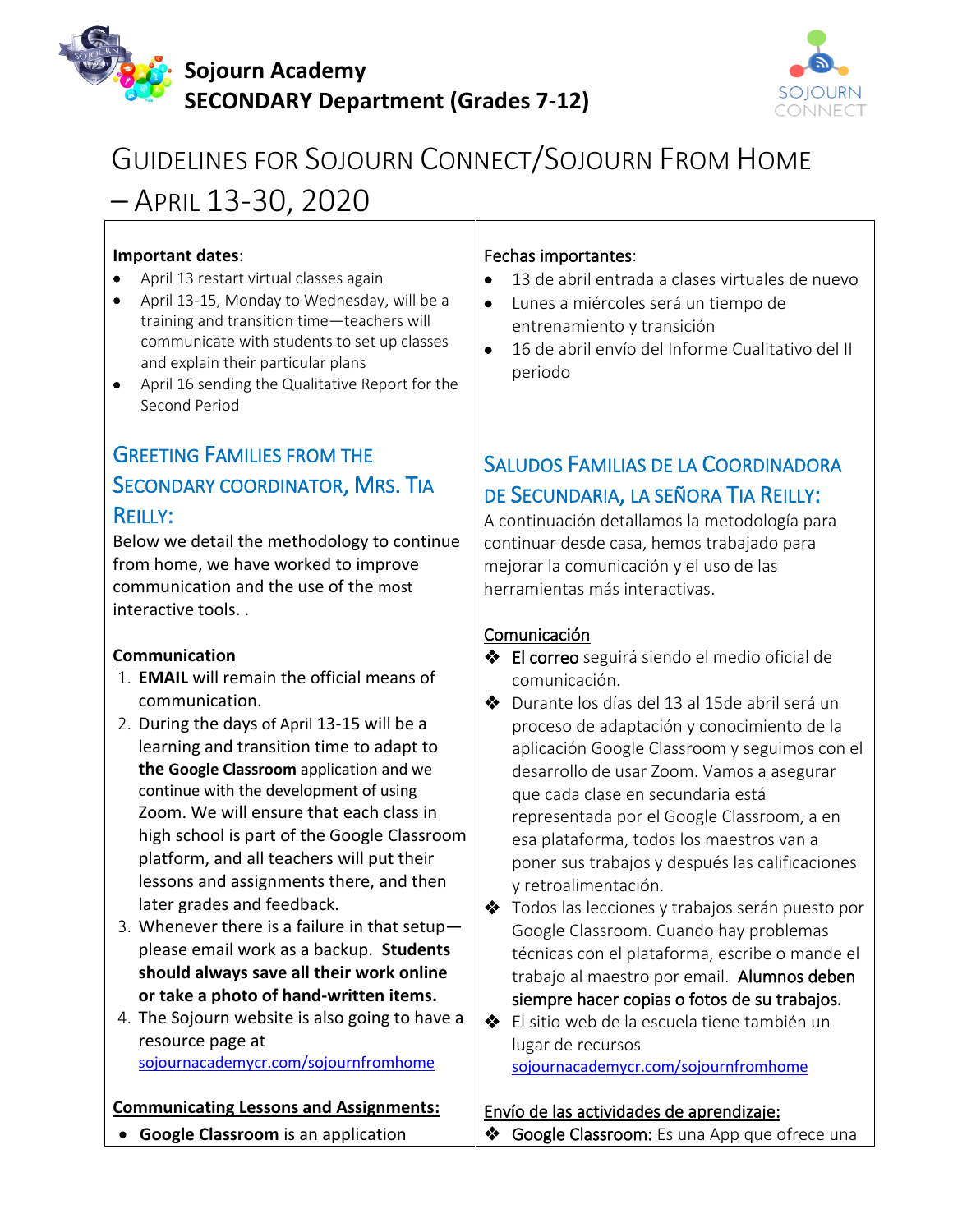

provided by GSuite and to which our school access. App that offers a free school platform. From there the student/parent will receive the documents and jobs assigned for each week.

• In the coming days students will receive through their institutional email an invitation with an access link to enter the class for each course. (Some students are already inscribed in certain courses.)

In addition, a YouTube video will be sent with usage details.

- You will also receive a schedule of when teachers can send lessons each week, or it may be that a teacher arranges a Zoom class at that time.
	- ❖ Hours are set primarily on Mondays, Wednesdays, and Fridays, and on Tuesdays and Thursdays you can focus on completing tasks.

We're taking care of the hours in every course. Please contact us if you think the time OR work is not enough.

### Important to Note:

- $\checkmark$  Assignments and lessons Will not be sent over weekends or holiday.
- $\checkmark$  A student's submitted and missing work can be seen on Google Classroom, as well as his/her grades.
- $\checkmark$  Each student should have a comfortable place to work each day. He/she should create a schedule for his/her school days to help keep focused and not overworked.
- $\checkmark$  Even if a student does not submit work, he/she will continue to receive new assignments.

plataforma escolar gratuita. Desde ahí el estudiante/padre recibirá los documentos y trabajos asignados para cada semana de su hijo(a).

En los próximos días los alumnos recibirán a su correo institucional una invitación con un link de acceso para ingresar a la clase para cada curso. (Algunos alumnos ya están inscrito en varios cursos.)

Además, recibirá un video de YouTube con los detalles de uso.

- ❖ También va a recibir un horario de cuando los maestros pueden mandar las lecciones cada semana, o puede ser que un maestro arregla una clase de Zoom en ese horario. Las horas están puestos primariamente sobre los lunes, miércoles, y viernes, y los martes y jueves se puede enfocar en completar tareas.
- ❖ Estamos cuidando las horas en cada curso. Por favor comunicar con nosotros si piensa que el tiempo O el trabajo no alcanza.

### Importante tomar nota:

- ✓ No se enviarán trabajos, ni se darán lecciones on-line los sábado, domingos o feriados.
- ✓ Pueden ver progreso de alumno de entrega y notas por Google Classroom.
- ✓ Establezca una ubicación particular en el hogar. El/Ella debe crear un horario de estudios para cada semana.
- ✓ Aunque, el estudiante, no haya entregado un trabajo asignado para una semana o fecha específica, se le seguirá enviando los trabajos siguientes.

**Los padres y los estudiantes necesitan entender que para que la educación continúe y para terminar bien el año escolar....**

**1.** Los estudiantes deben asistir clases de Zoom tal como lo harían con las clases regulares. Si tienen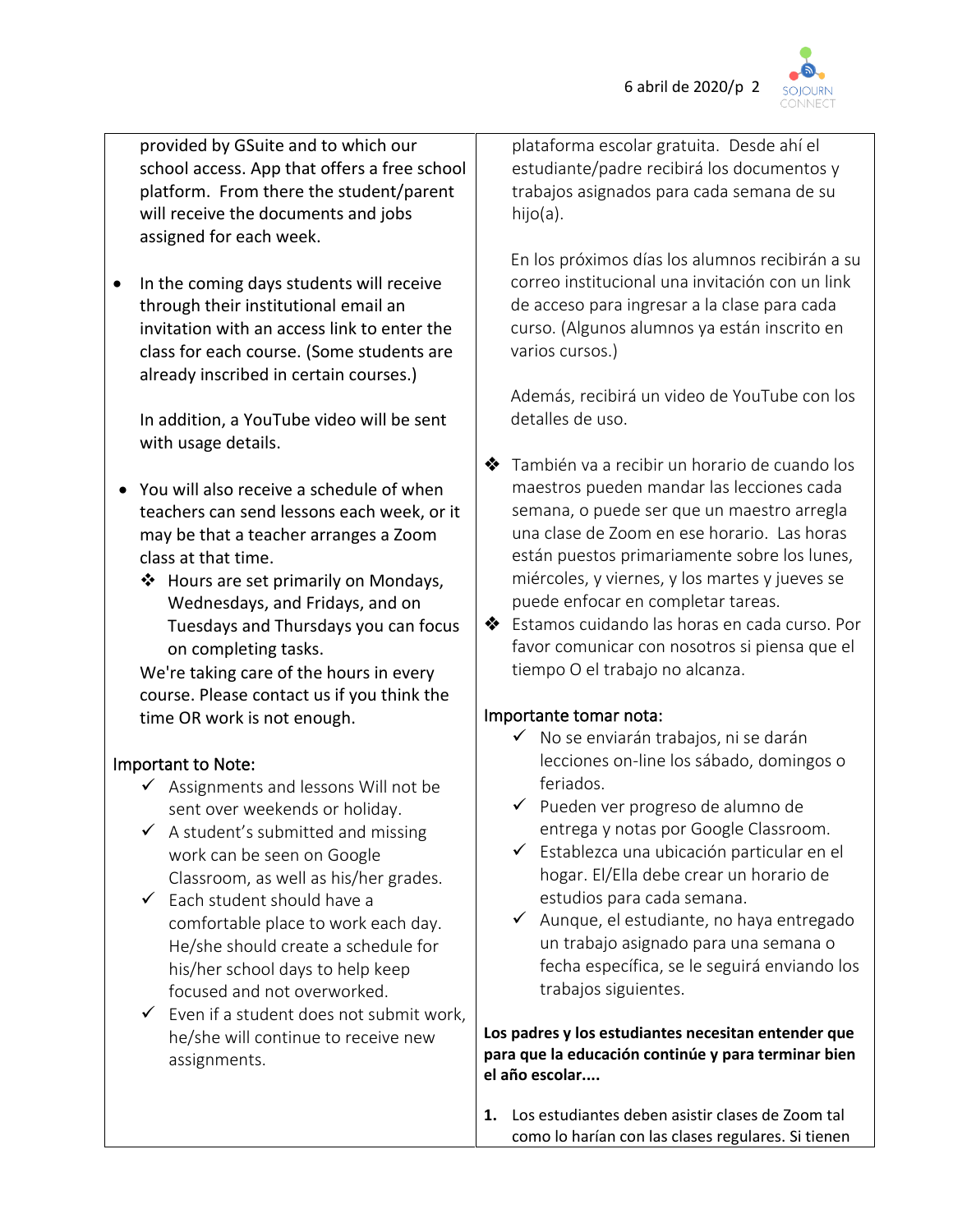

**Parents and students need to understand that for education to continue and to finish the school year well....**

- **1.** Students must attend Zoom classes just as they would with regular classes. If you have personal lesson needs the video, app is. Muting audio is not permitted, and students are to participate as required by instruction.
- **2.** Teachers will have the classes password protected and provide the invitations and passwords ahead of time. Students should be allowed to mute video for privacy if desired, but NOT audio, and need to participate as needed by the instruction given.
- **3.** Students are to respond to Zoom invitations and be on time just as to a regular class
- **4.** Complete approximately 4 hours' worth of work/week for a full credit class.\* (See chart below)
- **5.** Check Google Classroom assignments each day. Create a schedule for themselves. Assignments are due on the due date established by the teacher.
- 6. Justifications for missed classes or missed due dates MUST come from a parent to a teacher.

necesidades personales de silenciar el video, eso está permitido. El silencio de audio no está permitido y los estudiantes necesitan participar según lo requiera la instrucción.

- **2.** Que los maestros tengan las clases protegidas con contraseña y proporcionen las invitaciones y contraseñas con anticipación. Los estudiantes deben poder silenciar el video para mayor privacidad si lo desean, pero NO el audio, y deben participar según lo necesiten las instrucciones dadas.
- **3.** Responda a la invitación de Zoom y llegue a tiempo como a una clase regular
- **4.** Complete aproximadamente 4 horas de trabajo / semana para una clase de crédito completa. \* (Vea la tabla a continuación)
- **5.** Revise las tareas de Google Classroom todos los días. Crea un horario para ellos mismos. Las asignaciones vencen en la fecha de vencimiento provista.
- 7. Las justificaciones para clases perdidas o fechas de vencimiento perdidas DEBEN venir de un padre a un maestro.

#### 7-8th grades

TOTAL HOURS SHOULD CONSIST of an AVERAGE OF:

> Spanish/SSL--4 hrs. English/ESL--4 hrs. Math--4 hrs. Science--4 hrs Est Soc/US Hist--4 hrs. civica--2 hrs. Bible--2 hrs.

9th-12th grades

TOTAL HOURS SHOULD CONSIST of an AVERAGE OF:

> Spanish/SSL--4 hrs. English/ESL--4 hrs. Math--4 hrs. Science--4 hrs (5-6 hrs. 10th & 11th) Est Soc/US Hist--4 hrs. civica--2 hrs. Bible--2 hrs.

Gracias por trabajar con nosotros en estos días muy diferentes. Como todos sabemos, Dios tiene el control, y nosotros tenemos unos a los otros como familia.

Con fe en Él,